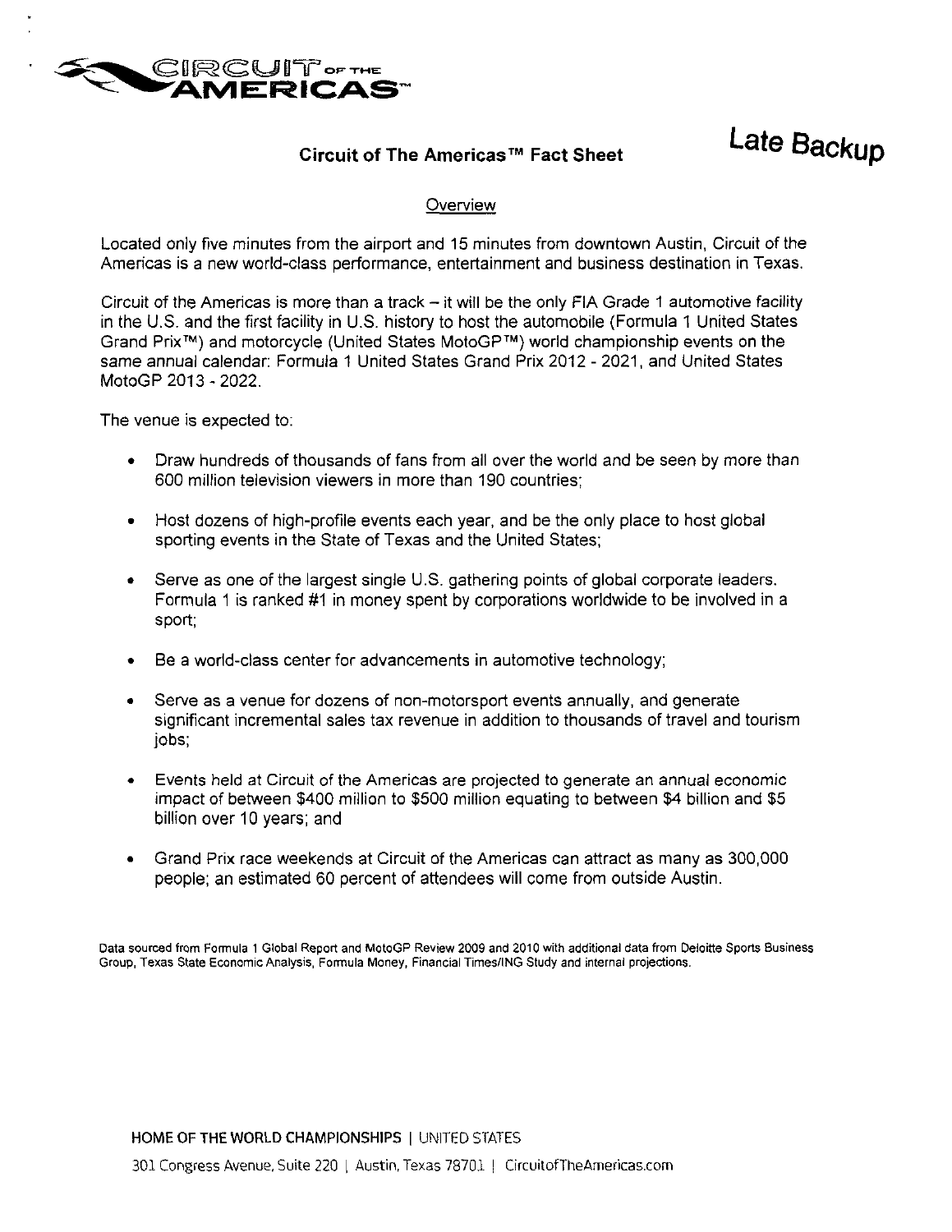

# Texas' Newest Economic Engine - Top 10 Facts

- Fact: Construction of the 1,000-acre project and is estimated to cost several hundred million dollars. Seventeen companies - with over 1,000 employees - are now hired and working to create Circuit of the Americas.
- Fact: The entire cost of Circuit of the Americas facility comes from private investors.
- Fact: State money is not being paid to the developers of Circuit of the Americas and no local community, including the City of Austin, is providing incentive funding to the developers.
- Fact: Circuit of the Americas is paying \$13 million to install water/waste water lines in the City's "desired development zone." The City of Austin has stated its desire to own the lines - so as it does with every commercial or residential development - will reimburse Circuit of the Americas following the installation.
- Fact: The State of Texas established the Major Events Trust Fund in 2003 to attract large, well-attended events such as the Super Bowl and the NCAA Final Four basketball championships. Local communities and the State recoup their contribution through the incremental increase in the taxes created by the event.
- Fact: Circuit of the Americas has signed commitments to host two major motor sport world championships: Formula 1 and MotoGP. Each of these events exceeds the Super Bowl in attendance.
- Fact: Formula 1 racing is ranked #1 in economic impact in annual sporting events worldwide. It ranks among the top three most prestigious sporting events, along with the Olympics and Soccer's FIFA World Cup.
- Fact: On average more than 300,000 people attend an F1 event over a race weekend. The average stay at Formula 1 events for overnight attendees is 4.6 days. The average spend for an out-of-state Formula 1 event attendee is \$1,500 per day; for MotoGP attendees, the average spend per day is \$800.
- Fact: Texas will be broadcast to approximately 600 million viewers in more than 190 countries during a Formula 1 event. The three hours of broadcast coverage is equivalent to more than \$200 million dollars in commercial advertising.
- Fact: MotoGP is the world championship of motorcycle road racing. More than 200 million homes in 207 different countries worldwide receive MotoGP broadcasts and approximately 2.3 million people attended MotoGP events during the 2010 season, averaging 133,000 per event

Data sourced from Formula 1 Global Report and MotoGP Review 2009 and 2010 with additional data from Deloitte Sports Business Group, Texas State Economic Analysis, Formula Money, Financial Times/ING Study and internal projections.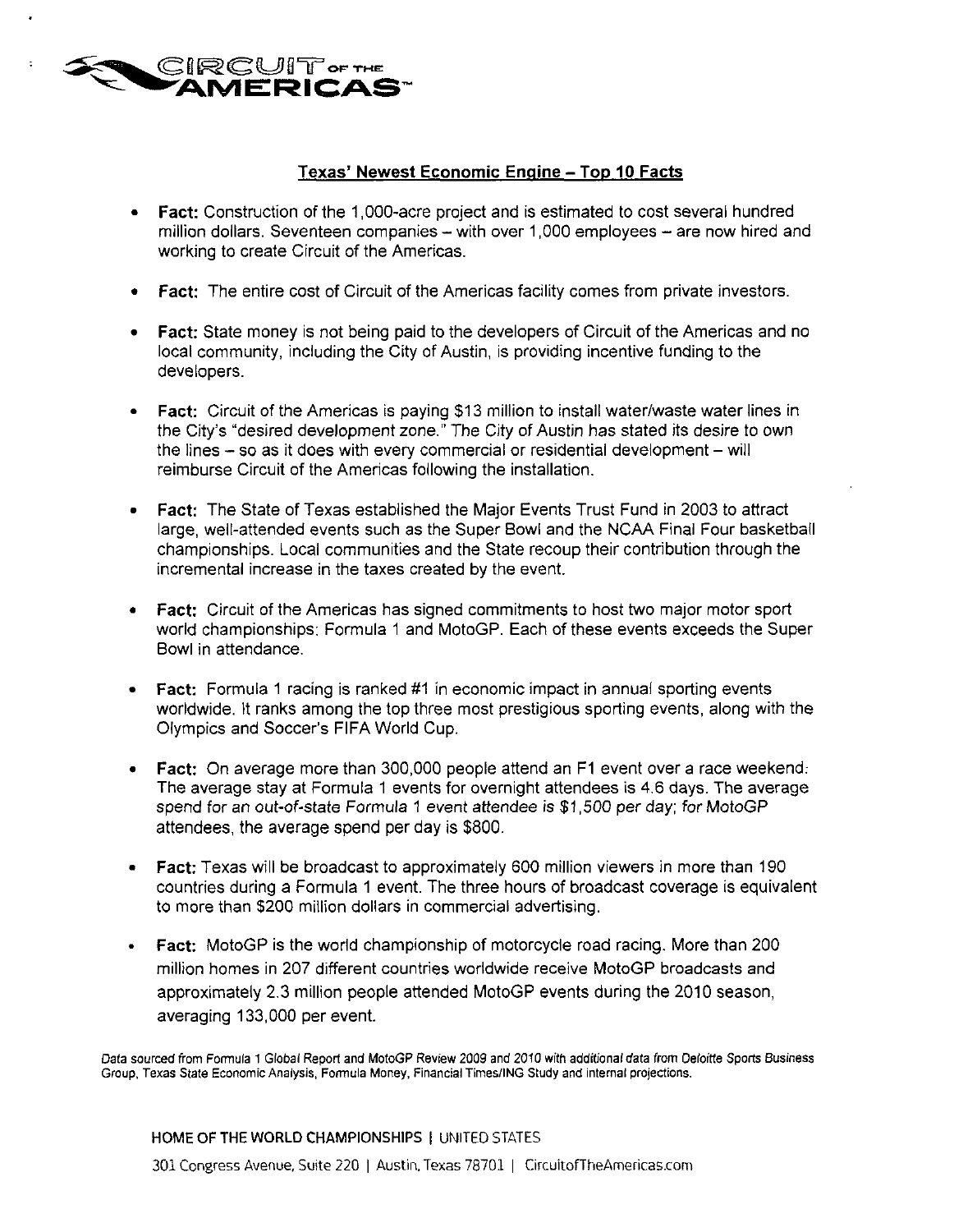

#### Circuit of the Americas Master Plan Features

Circuit of the Americas is designed to be a multifunctional facility for year-round use. Features of the master plan include:

- State-of-the-art conference center located only five minutes from Austin-Bergstrom International Airport with a commercial kitchen capable of accommodating 500 people;
- First-class Banquet Hall capable of accommodating groups of 250 to 1,000 people with both service and public elevators and a commercial kitchen;
- 14 two-story Executive Meeting Suites with a capacity of 60 people per suite;
- Medical Trauma Center with an enclosed ambulance bay and outdoor chemical shower, which can be used by EMS and students for training purposes;
- Law Enforcement training areas;
- Automotive Driving Academy for manufacturers to test, launch and educate consumers featuring classroom settings, virtual driver training and on-track driving experiences;
- Motorcycle Riding School the world-renowned Kevin Schwantz School is relocating from Birmingham, Alabama to Circuit of the Americas in 2012;
- Live Outdoor Music Entertainment area large enough to host world-class entertainers;
- Outdoor Kart Track -- designed to provide an experience for youth and adults of all ages. The track, open to the public, will specialize in orchestrating custom group events and team building programs;
- Educational partnerships with universities, colleges and high schools from Central Texas ranging in subjects from Landscape Architecture to Hospitality Training; and
- Potential sustainability projects with area universities focused on energy efficiency, water retention and protection, habitat restoration, fossil fuel alternatives and cutting-edge flywheel-based mechanical hybrid Kinetic Energy Recovery Systems (KERS).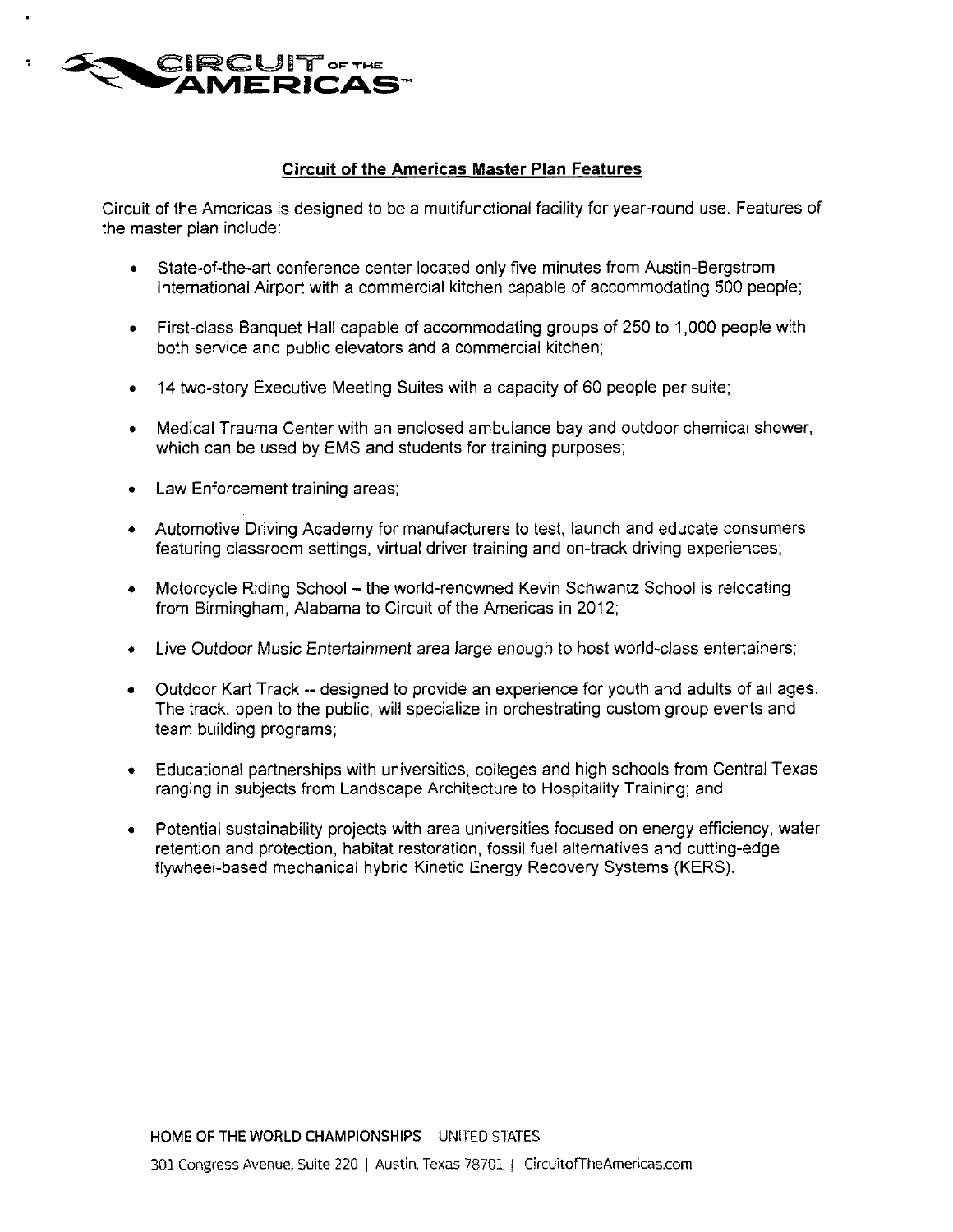

## Education and Community

Circuit of the Americas will provide educators and researchers the infrastructure to focus on technology innovations, career training, exploration and developments in math and science and cultivation of business skills.

Local area school districts, such as Del Valle ISO, are already considering teaching programs similar to Race to Learn. Race to Learn is a group-working skills program aimed at elementaryaged students developed by Williams Grand Prix Engineering with Cambridge University in England.

The University of Texas is exploring the possibility of beginning a pilot program with the Williams F1 team to encourage engineering-related studies through real-world applications. Job training and placement programs are also being explored in association with Austin Community College, Huston-Tillotson University and the Austin Area Urban League.

Discussions with other local universities, such as Texas A&M and St. Edward's University, are underway regarding partnerships in curriculum development. Potential programs include working with the Texas A&M School of Landscape Architecture and St. Edwards' photography programs.

Community and educational programs have been successfully established in other countries with Formula 1 and MotoGP such as:

- Safe & Sober® Program: In 1993, with support from Chevrolet and Pontiac dealers from Austin and San Antonio, the Safe & Sober program curriculum was offered free of charge to high school students emphasizing the dangers of drinking and driving and the need to always wear a seat belt. These education efforts received presidential accolades and commendation.
- Racing for Education: This highly regarded national program involves teenagers in afterschool programs that utilize the racing experience to emphasize the importance of continuing their education.
- F1 in Schools: F1 in Schools Ltd. is a not-for-profit organization established to inspire students to use information technology to learn about physics, aerodynamics, design, manufacture, branding, graphics, sponsorship, marketing, leadership/teamwork, media skills and financial strategy, and apply them in imaginative and exciting ways.
- Riders for Health: Since 1989, Riders for Health has been dedicated to delivering lowcost health care across rural Africa. As the official charity of the MotoGP World Championship, they operate vehicles for delivery in various countries, and provide training for vehicle maintenance and safe driving skills.